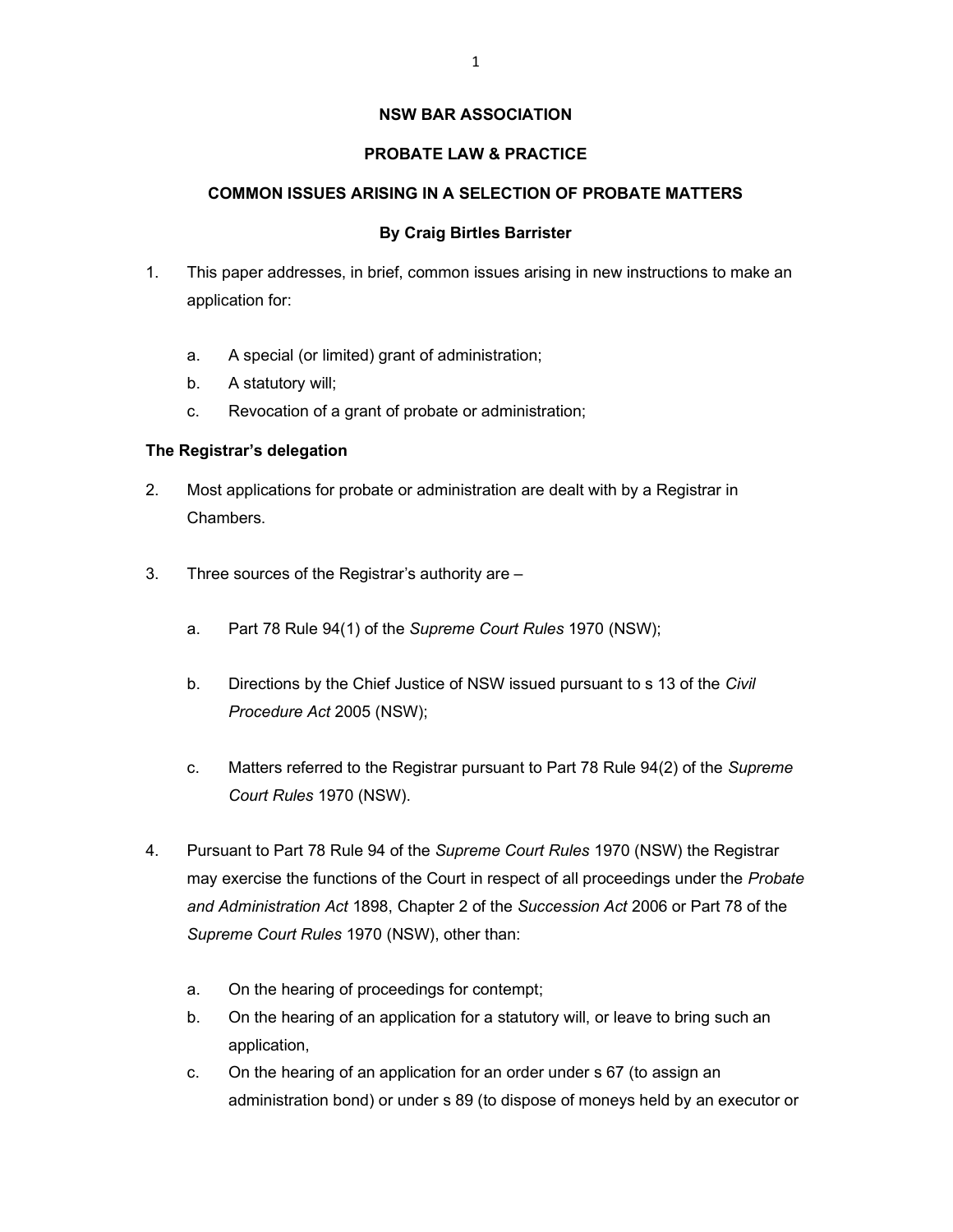administrator or the NSW Trustee) of the Probate and Administration Act 1898 (NSW);

- d. On hearing of contested proceedings for a grant of probate or administration, the resealing of a foreign grant, the rectification of a will, determination of whether an interested witness can benefit under a will, the determination of an application in respect of an informal testamentary document, an order under s 68 (an application by surety for relief), s 84 (an application for payment of a legacy or residuary bequest) or s 84A (interest on legacies) of the Probate and Administration Act 1898 (NSW), or an order under rule 51 (assigning a guardian) or 71 (that a caveat cease to be in force) of Part 78 of the Supreme Court Rules 1970 (NSW).
- 5. The Registrar is, by virtue of Pt 78 R 94(3) of the Supreme Court Rules 1970 (NSW), expressly given the power to revoke a grant of probate or administration when made in error, to revoke a grant of probate or administration where the application is not contested, to pass accounts and determine commission, and to determine applications under s 21 of the Status of Children Act 1996 (NSW) for a declaration of parentage in connection with uncontested proceedings for the grant of probate or administration or for the resealing of a foreign grant.

#### A special (or limited) grant of administration

- 6. The nature of a special (or limited) grant of administration is referred to in the paper "Probate Law and Practice: An Introduction" paragraphs 40 to 45 and schedule paragraphs 27 to 36 presented by Lindsay J today. Applications are also dealt with in more detail in the paper "The Concept of Special Administration of a Deceased Estate" published on the Supreme Court website.
- 7. A number of precedents are offered in Appendix 4 [Comm 5] to S Janes, D Liebhold and P Studdert, Wills Probate and Administration Law in New South Wales Second Edition, Lawbook Co 2020. A Form of Orders is also offered in Annexure B (IV) to the paper presented by Lindsay J today.
- 8. At a basic level special (or limited) grants of administration are appropriate where it is necessary for a person to have the authority to take some step in the name of the deceased person prior to the issue of a final grant of probate or administration.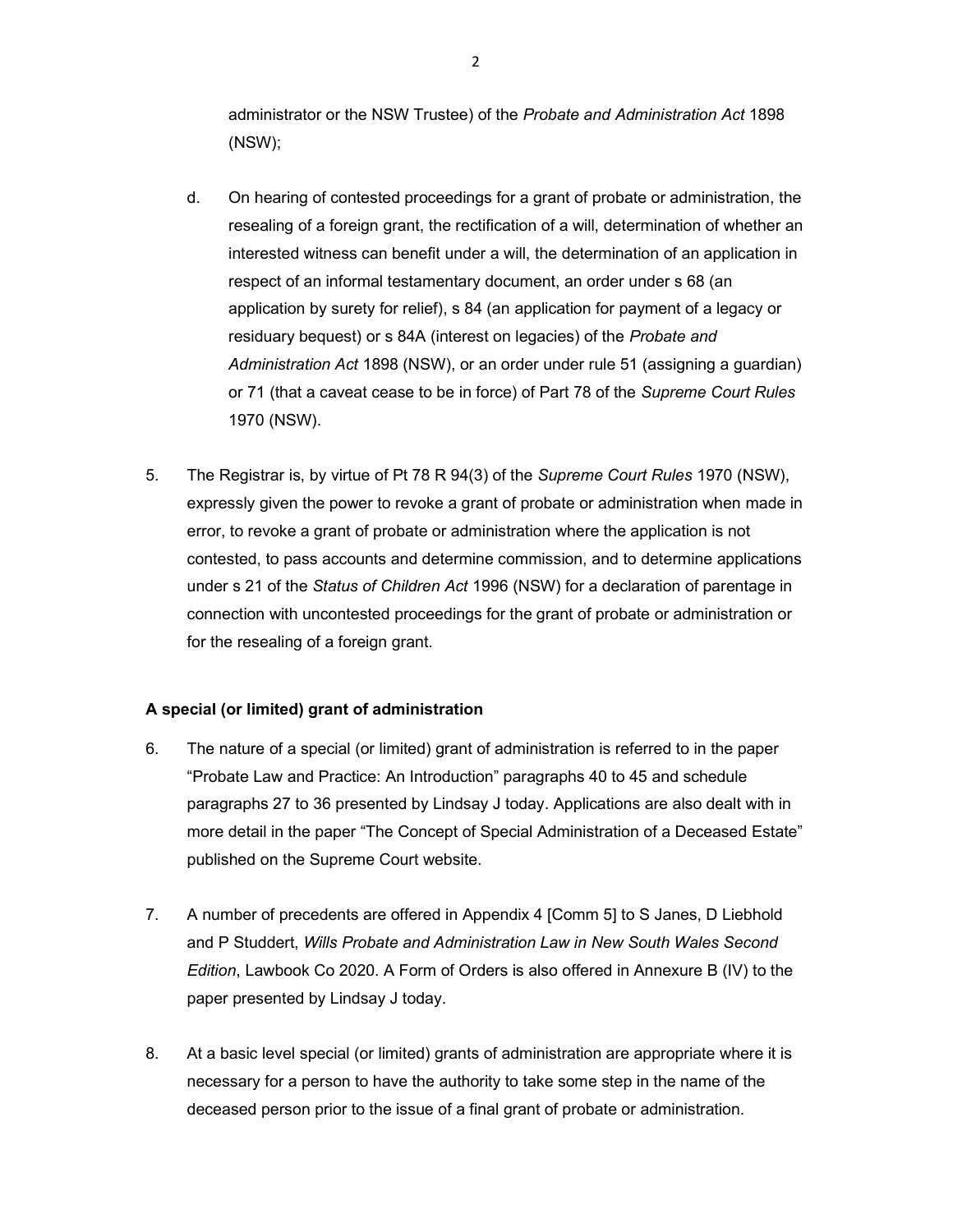- 9. Understanding the tasks requiring immediate attention, and the impediments to the making of a final grant of probate or administration (including what steps are still to be taken, and how long they are expected to take), is critical to the framing of an application for a special (or limited) grant of administration.
- 10. If the impediments to obtaining a final grant of probate or administration are resolvable within a short period of time, the cost-benefit of applying for a special (or limited) grant of administration needs to be considered.
- 11. The Registrar's delegation under Pt 78 R 94 of the Supreme Court Rules 1970 (NSW) gives the Registrar the power to make an uncontested application for a special (or limited) grant of administration, although if there is other contentious business requiring attention, or in the case of urgency, an application might be made in the Succession List.
- 12. It is the powers given to the special administrator that are important, rather than the Latin label, although the Latin label informs consideration of the facts which must be established by evidence in order for the application to be successful.

#### Administration pendente lite

13. If there are proceedings concerning the validity of the deceased's testamentary instruments, or a contest as to the entitlement to a grant of Letters of Administration, the application is an application for administration *pendente lite*. In such an application a full suite of powers should be given to the administrator.

# Administration ad colligenda bona

14. In cases where an urgent grant is necessary to collect and preserve the estate assets, the application is an application for administration ad colligenda bona defuncti. In those cases, special attention should be given to drafting the powers necessary to meet the presenting problem.

#### Administration ad litem

15. If the application is for a grant of administration for the purpose of conduct of proceedings other than probate proceedings, the application is an application for administration ad litem.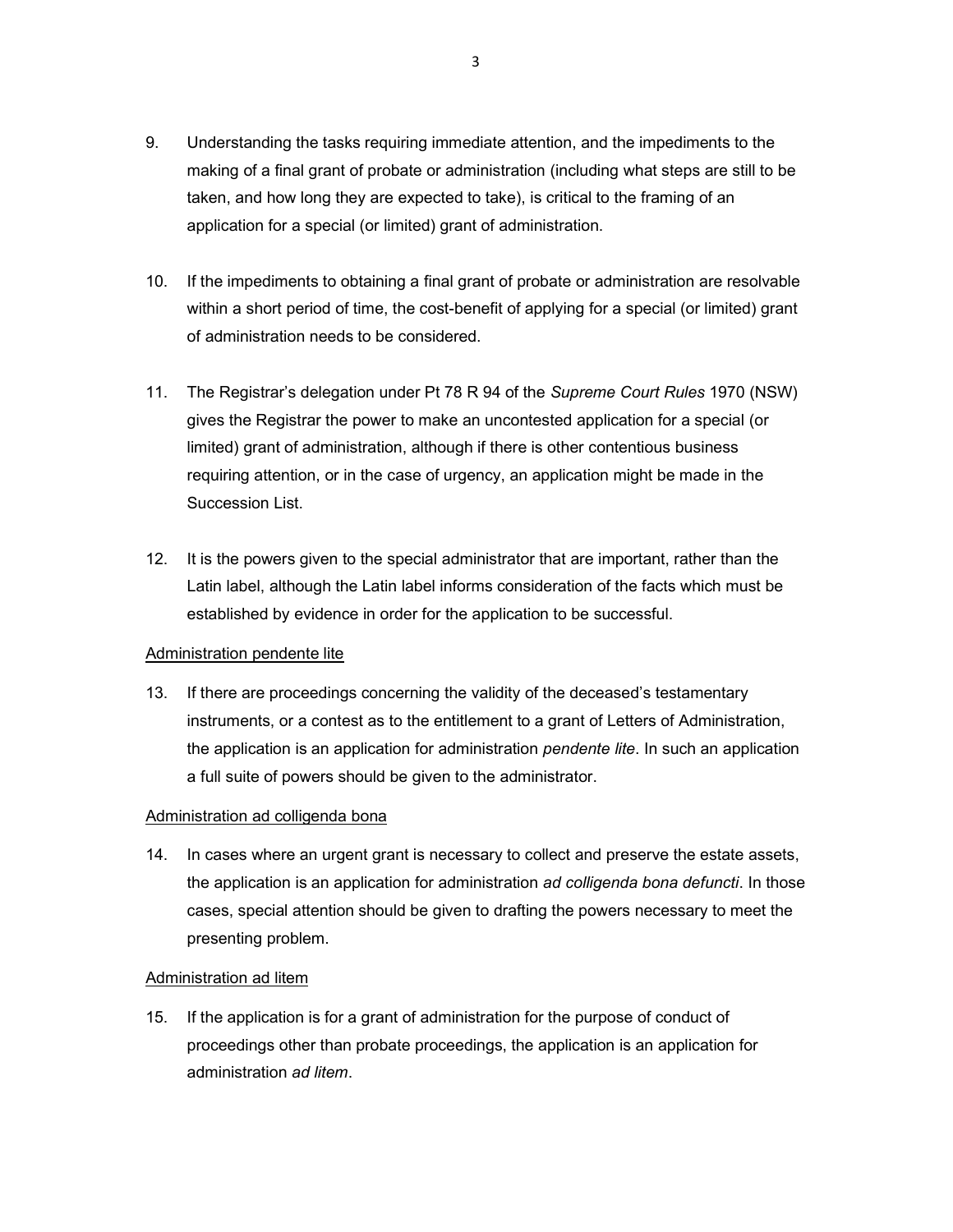- 16. The authority of a litigant to represent the estate of a deceased person in the pre-grant period is a vital question which warrants early consideration.
- 17. As a plaintiff, some of the earlier authorities (eg Byers v Overton Investments Pty Ltd (2000) 182 ATLR 757, upheld on appeal Byers v Overton Investments Pty Ltd (2001) 186 ALR 280) suggest that proceedings commenced prior to grant (and without a special grant) are a nullity and required to be dismissed.
- 18. More recent authorities (Hewitt v Gardiner [2009] NSWSC 705; Re Estate Nitopi, deceased [2018] NSWSC 1560) have found ways to overcome the issue of "nullity" in the Uniform Civil Procedure Rules 2005 (NSW) by appointing a plaintiff as representative of an estate some time after proceedings have been commenced.
- 19. For family provision proceedings, provided the defendant is identified as the appropriate defendant to the claim, orders are routinely made pursuant to s 91 of the Succession Act 2006 (NSW) to enable the application to be dealt with. Importantly, following amendment to the section in 2018, the Court now has the power to grant administration for the purpose of the application to any person considered appropriate (in contrast to the earlier iteration of the legislation which required, artificially, the grant to be made to the applicant).
- 20. In family provision cases, even if an order is made at an earlier time appointing the defendant to represent the estate of a deceased person pursuant to r 7.10 of the Uniform Civil Procedure Rules 2005 (NSW), no final orders can be made against the actual estate of the deceased until either a final grant of probate or administration, or a s 91 grant is made.
- 21. The one exception is where orders are made solely against notional estate: Wheat  $v$ Whisby [2013] NSWSC 537; see also Curnow v Curnow [2014] NSWSC 896.
- 22. In other cases where the legal personal representative of a deceased estate is the proper defendant, consideration should be given at an early stage to an application for administration ad litem to enable the claim to proceed. (Alternatively, consideration might be given to waiting until a final grant of probate or administration is made.)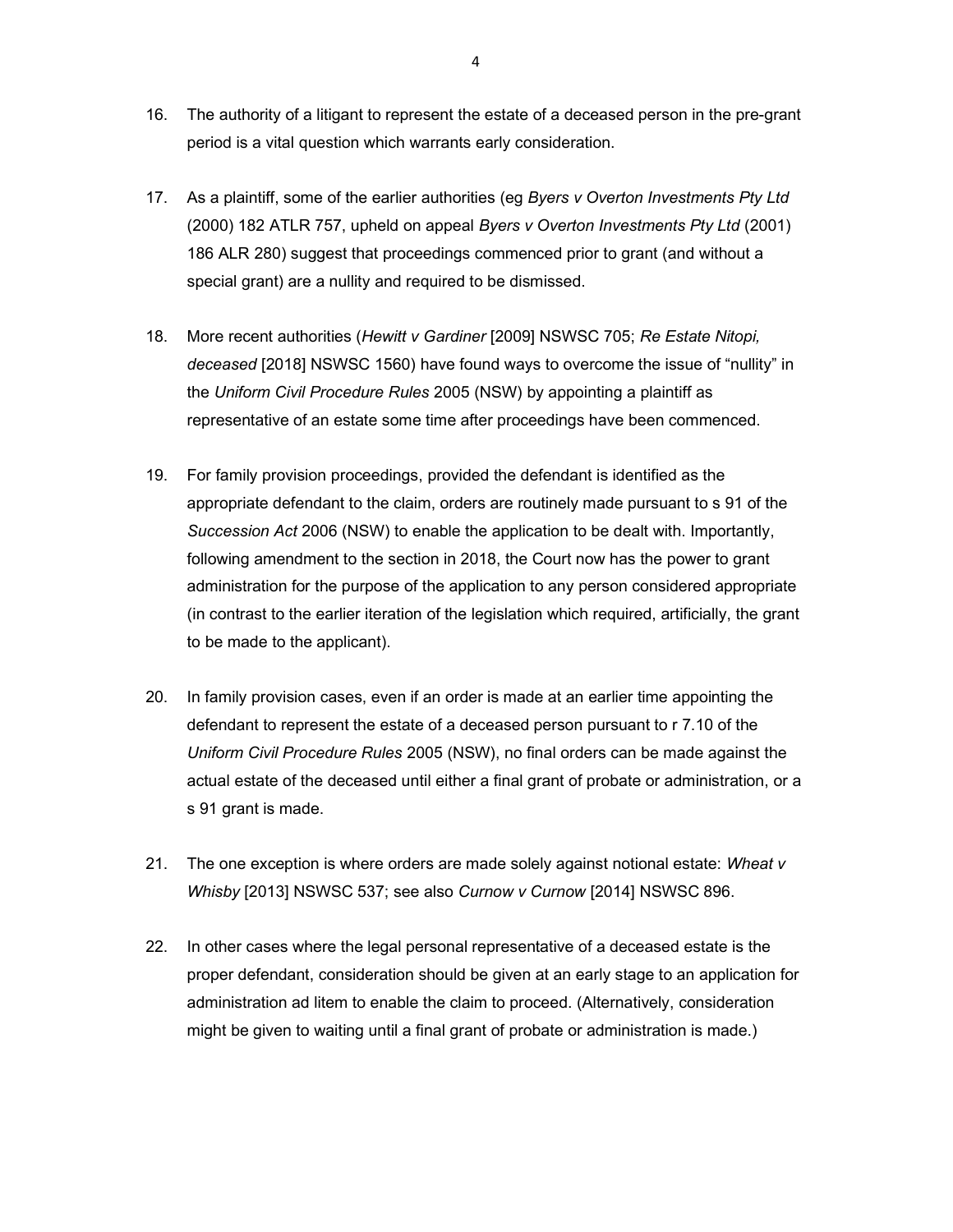- 23. In those cases early consideration should also be given as to the way in which any judgement might be enforced in the absence of a final grant of probate or administration.
- 24. In the rare case the Court might order that the proceedings continue in the absence of a representative of the estate (eg Bayside Council v Estate of Goodman [2019] NSWSC 530).
- 25. Practitioners should be aware, where a litigant dies after commencing proceedings, or after proceedings are commenced against them, of the effect of r 6.31 of the Uniform Civil Procedure Rules 2005 (NSW).

# Application for a statutory will

- 26. The power of the Court to authorise the making of a will for a person who lacks testamentary capacity, and for a minor, was introduced with the Succession Act 2006 (NSW) ("the Act") which commenced on 1 March 2008. Chapter 2, Pt 2.2, Div 1 of the Act deals with applications in respect of a minor. Div 2 deals with applications in respect of a person who lacks testamentary capacity.
- 27. Part 2.2 Division 2 will apply where a minor lacks testamentary capacity (as a matter of fact, not just by reason of their minority)<sup>1</sup>.
- 28. Section 19 of the Act provides that an applicant for an order authorising the making of a statutory will must obtain the leave of the Court. The information listed in s 19(2) of the Act must be provided for the purpose of the application for leave. Section 20 of the Act provides that on the hearing of the application for leave, the Court may grant leave and allow the application to proceed under section 18, and, if satisfied of the matters in section 22 of the Act, make the order.

<sup>1</sup> Section 18(4) of the Act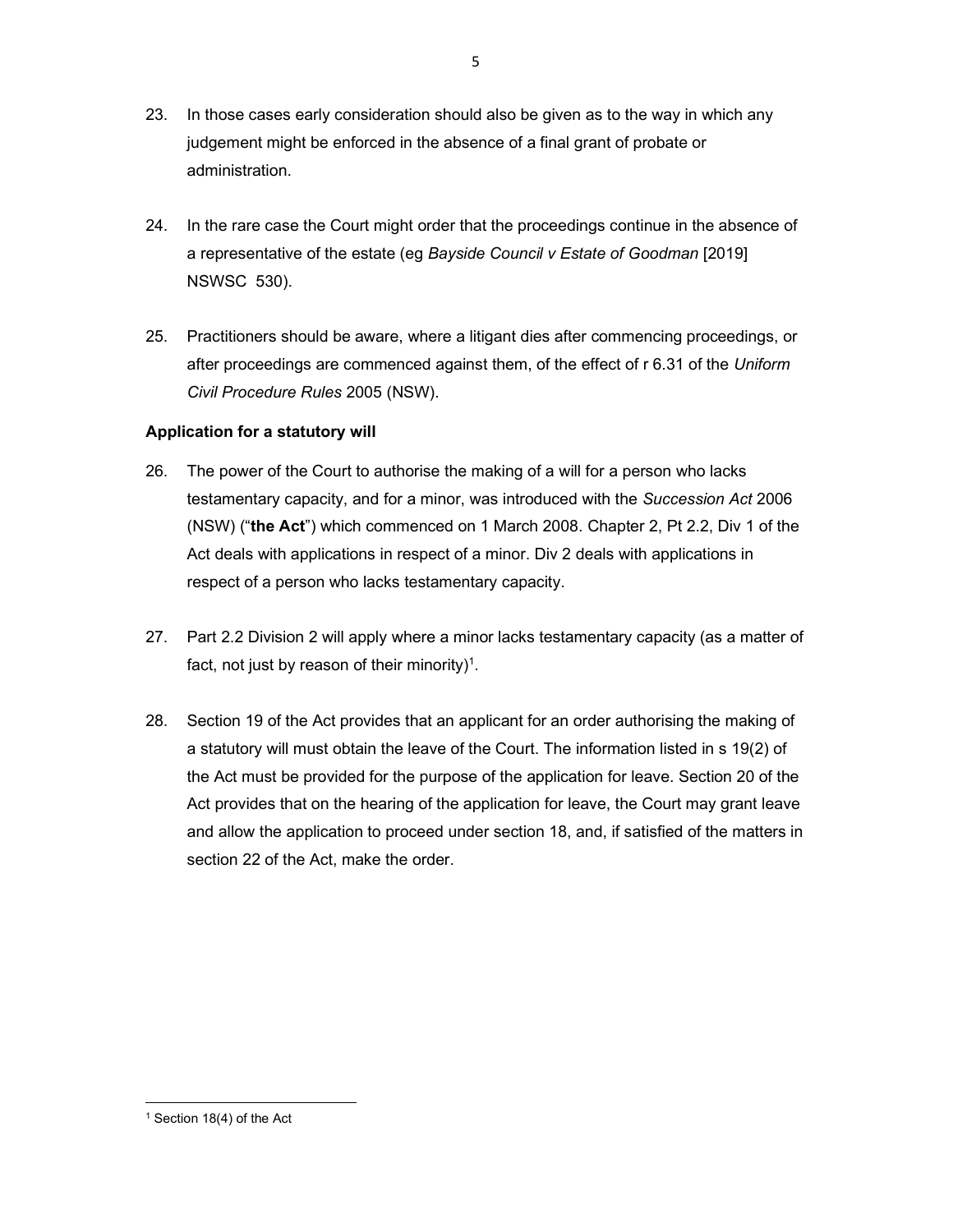29. It is important to note the key differences between the substantive requirements and the mechanics of execution for a statutory will for a minor in contrast to a statutory will for a person lacking testamentary capacity, as follows:

| $\mathbf s$ | <b>Requirement - minors</b>           | $\mathbf{s}$ | <b>Requirement - persons</b>         |
|-------------|---------------------------------------|--------------|--------------------------------------|
|             |                                       |              | lacking testamentary capacity        |
| 16(4)(a)    | The minor understands the nature      | 22(a)        | There is reason to believe that      |
|             | and effect of the proposed will or    |              | the person is, or is reasonably      |
|             | alteration and the extent of property |              | likely to be, incapable of making    |
|             | disposed of by it.                    |              | a will.                              |
|             |                                       |              |                                      |
| 16(4)(b)    | The proposed will accurately          | 22(b)        | The proposed will is, or is          |
|             | reflects the intentions of the minor. |              | reasonably likely to be, one that    |
|             |                                       |              | would have been made by the          |
|             |                                       |              | person.                              |
| 16(4)(c)    | It is reasonable in all of the        | 22(c)        | It is or may be appropriate for      |
|             | circumstances that the order should   |              | the order to be made.                |
|             | be made.                              |              |                                      |
|             |                                       | 22(d)        | The applicant is the appropriate     |
|             |                                       |              | person to make the application.      |
|             |                                       | 22(e)        | Adequate steps have been             |
|             |                                       |              | taken to allow representation, as    |
|             |                                       |              | the Court considers appropriate,     |
|             |                                       |              | of persons with a legitimate         |
|             |                                       |              | interest.                            |
| 16(5)       | A will is not properly executed       | 23(1)        | A will is properly executed if it is |
|             | unless executed in accordance with    |              | in writing and signed by the         |
|             | Part 2.1 (of the Act); one of the     |              | Registrar and sealed with the        |
|             | witnesses is the Registrar; and any   |              | seal of the Court                    |
|             | other conditions of the authorisation |              |                                      |
|             | (if any) are complied with.           |              |                                      |

30. The evidence and submissions on an application for leave, and for the authorisation of a statutory will, should address each matter that the Court is required to consider under s 16 (for minors) or ss 19 and 22 of the Act (for persons lacking testamentary capacity).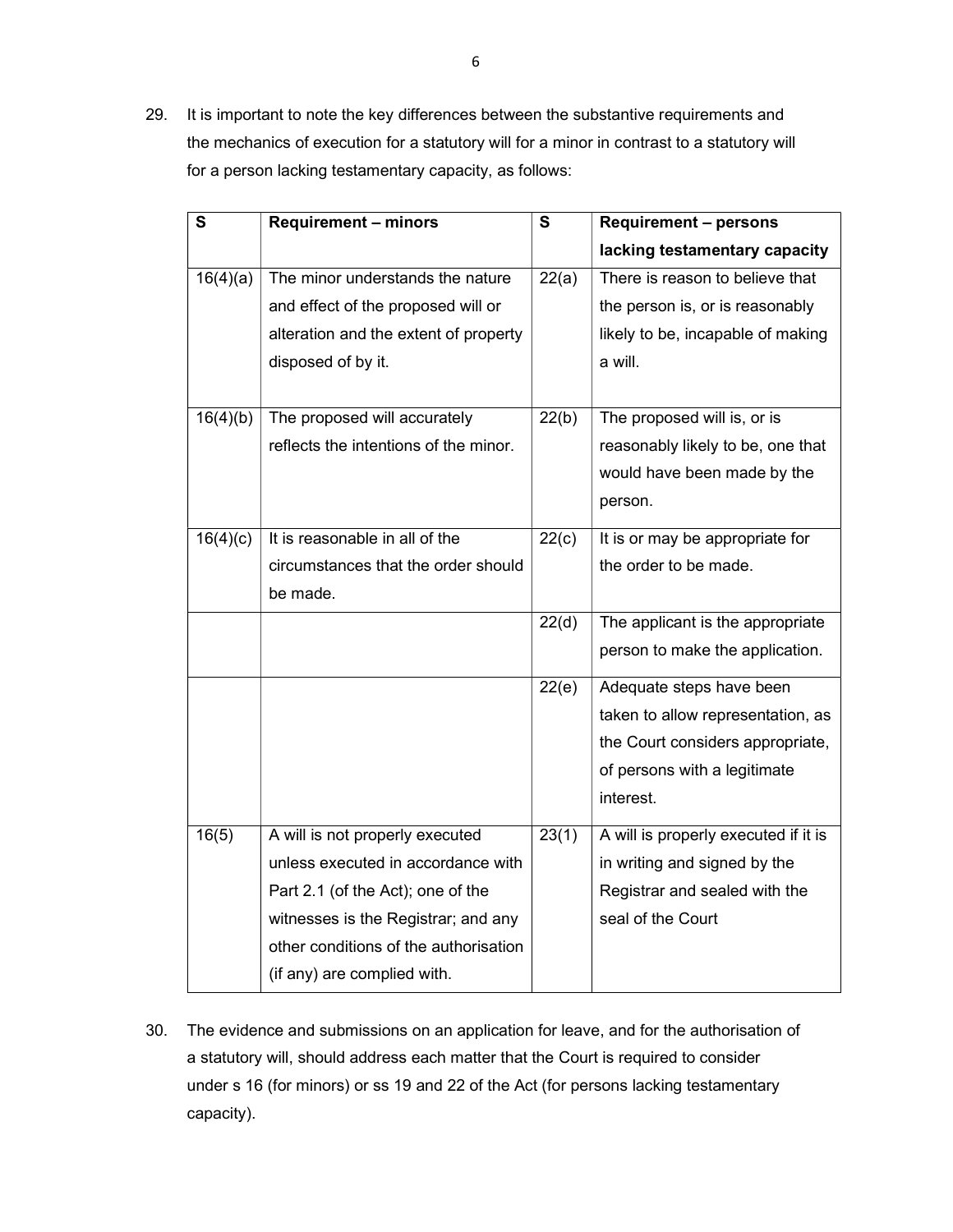- 31. In respect of evidence concerning testamentary capacity, see Fenwick Re, Application of J R Fenwick & Re Charles [2009] NSWSC 530 at [127] – [135].
- 32. In New South Wales s 22(b) of the Act uses the words "is, or is reasonably likely to be, one that would have been made by the person". Those words might be considered to be subjective in a lost capacity case: Re Will of Jane [2011] NSWSC 624 at [73] and [76]. In a "nil capacity" case it is easier to see objective considerations as relevant: Fenwick at [171] – [173].
- 33. The best interests of the putative will-maker are relevant:  $WvH$  [2014] NSWSC 1696 at [72]; Re RB, a protected estate family settlement [2015] NSWSC 70 at [59].
- 34. Ultimately the issue of whether these matters are subjective or objective may be an academic question of little consequence. The ultimate issue is whether objective type considerations are a satisfactory proxy for the text of the legislation: A Limited v J [2017] NSWSC 736 at [77].
- 35. The Court may order that the person the subject of the application be separately represented: s 25 Succession Act 2006 (NSW) particularly where the plaintiff is the sole beneficiary of the proposed statutory will (Re Will of Alexa [2020] NSWSC 560 at  $[4] - [10]$ ).
- 36. The legislation is spectacularly inconsistent across the states and territories particularly as to the requirement that the Court be satisfied that the Will would have been made by the person. R Williams and S McCullough, Statutory Will Applications: A Practical Guide, Lexisnexis Butterworths, 2014, is a useful early text dealing with applications across Australia.

#### Revocation applications

- 37. The Court has an inherent power to revoke a grant of Probate or Administration. The Court also has the power to revoke a grant of administration pursuant to s 66 of the Probate and Administration Act 1898 (NSW).
- 38. It has been said that the grant of Probate may be revoked where the executor(s) have breached the oath that they gave when they applied for a grant of Probate that they would administer the estate according to law (Bates v Messner (1967) 67 SR (NSW)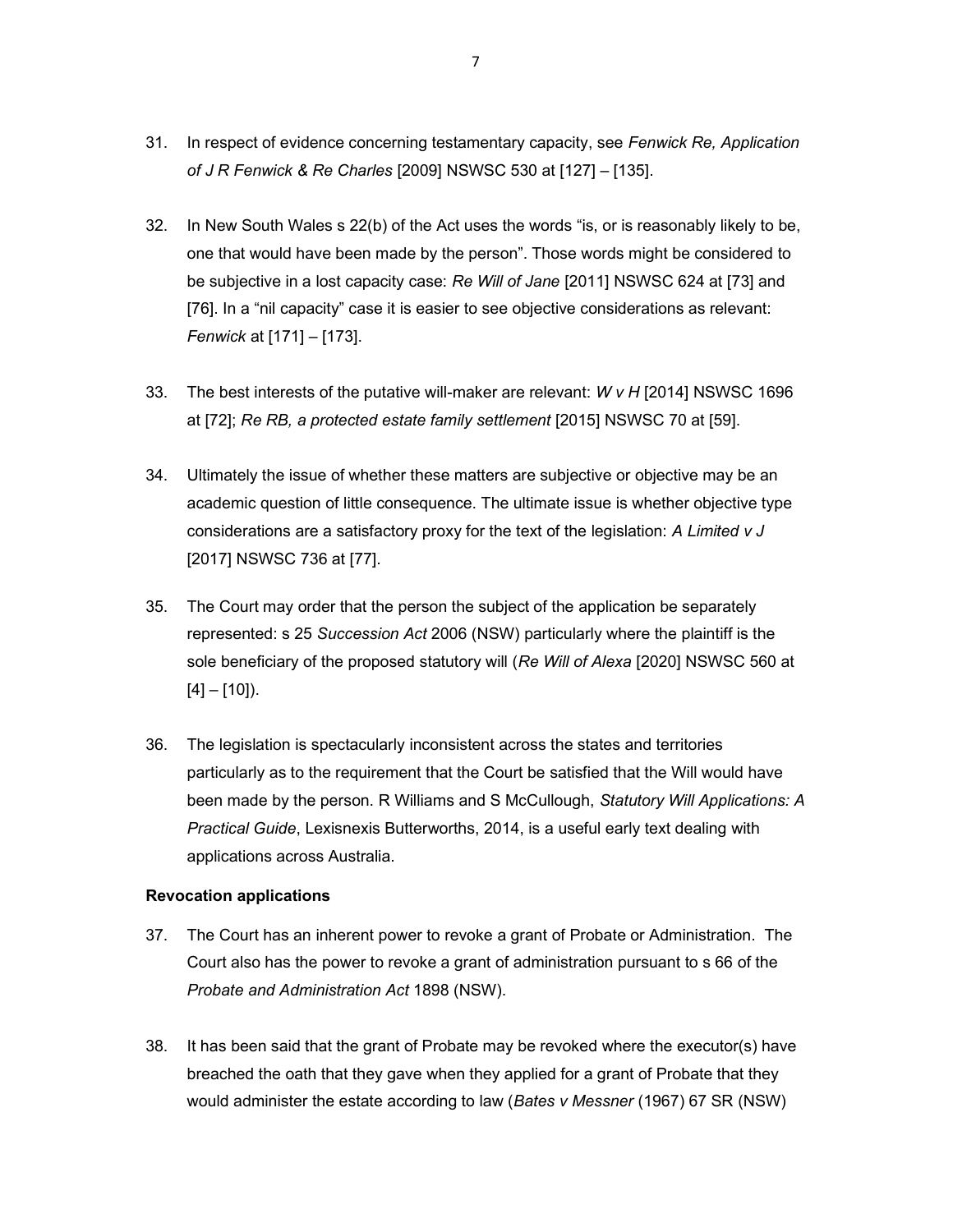187 at 191 per Asprey JA) or where the proper administration of the estate has been either "put in jeopardy" or prevented by the acts or omissions of the executor, or by matters personal to him such as mental infirmity, ill health or by proof of matters establishing that the executor is not a fit and proper person (Mavrideros v Mack [1998] NSWCA 286; (1998) 45 NSWLR 80 per Sheller JA at 108).

- 39. Supervening events constituting grounds for revocation of the grant may include breach of trust or gross misconduct, or gross delay and inefficiency: Mavrideros v Mack (1998) 45 NSWLR 80.
- 40. In considering an application to revoke a grant of probate or administration the Court will have regard to the due and proper administration of the deceased's estate and the interests of justice. There is an element of case management governed by the purposive character of the probate jurisdiction: Cole v Paisley [2016] NSWSC 349 at  $[52] - [55]$ .
- 41. If a grant of probate or administration is revoked the executor or administrator under the revoked grant will be bound to duly account and to pay and transfer all money and property received by, or vested in, him or her or them, but shall not be liable for any money or property paid or transferred in good faith under the grant prior to the revocation: s 40D Probate and Administration Act 1898 (NSW). Regardless of the operation of s 40D of the Act, there should usually be a consequential order which requires the filing of accounts, and an order which deals with the transfer of the property from the old executor to the new executor: Morgan v McRae [2001] NSWSC 1017 at [24].
- 42. An application for revocation of a grant of probate must be pleaded by Statement of Claim: Pt 78 R 48 Supreme Court Rules 1970 (NSW). Notice of Proceedings would need to be served on each non-consenting beneficiary (Part 89 R 57 Supreme Court Rules 1970 (NSW)). A non-exhaustive list of the matters which an applicant should address in an application to revoke a grant is set out in Estate Kouvakas; Lucas v Konakas [2014] NSWSC 786 at [320].
- 43. If the grant of Probate is revoked then a grant of Letters of Administration with the Will annexed should issue. The Court will often be more inclined to appoint an independent person as administrator rather than a party, particularly where there has been conflict between the applicant and one or more of the other beneficiaries. If an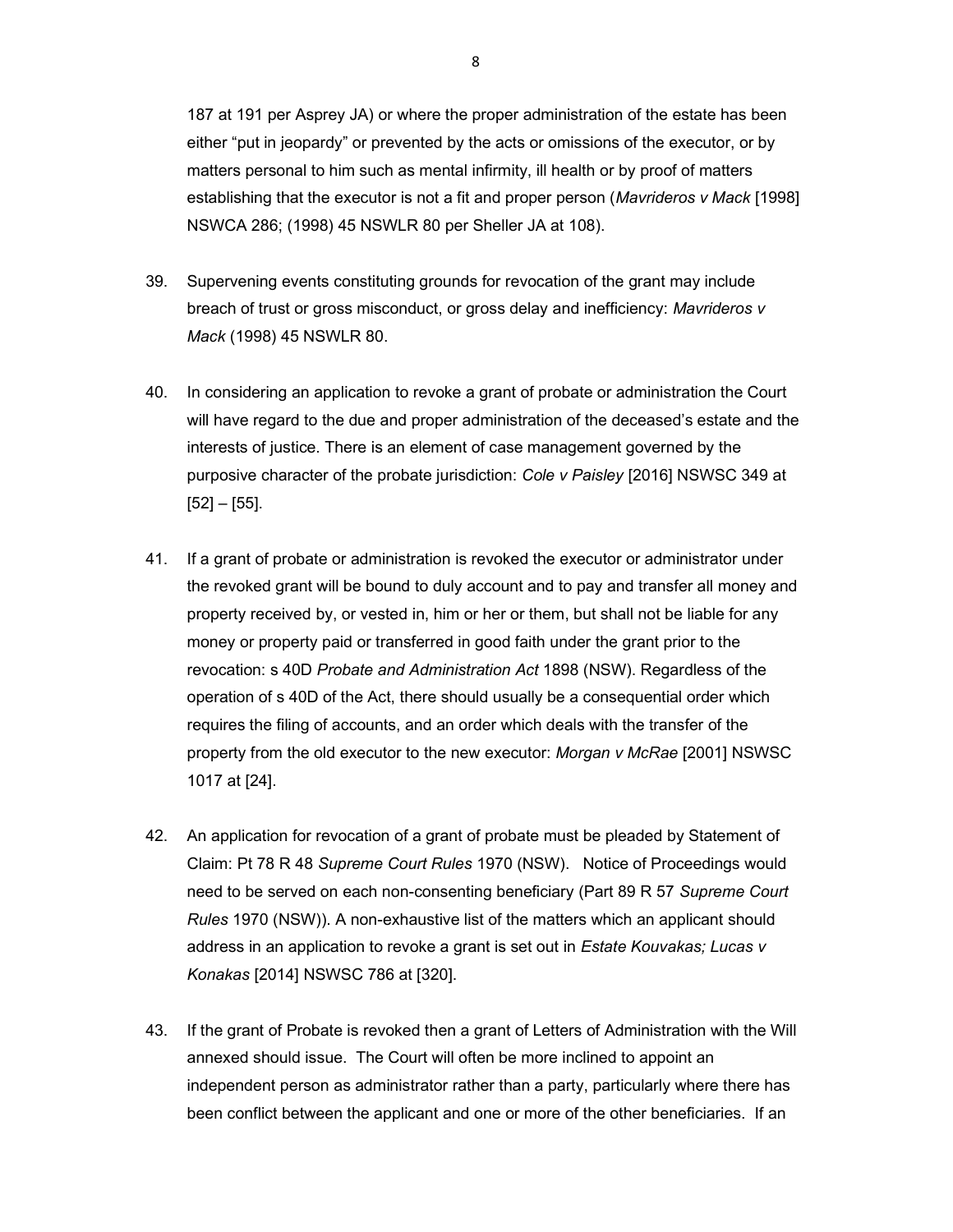independent person is appointed he or she would normally require orders entitling him or her to charge professional fees to the estate. For a Form of Order see de Angelis v Laundy [2014] NSWSC 456 paragraph 75(e).

- 44. Not all delay, or dispute, in the administration of a deceased estate leads naturally to an application to revoke the grant of probate or administration. Revocation applications are rarely by consent, they are costly, and can lead to further delay in the administration of an estate.
- 45. Parties should consider confronting administration problems directly by asking the Court to determine the underlying controversy, either pursuant to part 54.3 of the Uniform Civil Procedure Rules 2005 (NSW) or s 84 Probate and Administration Act 1898 (NSW).
- 46. A beneficiary of a trust who complains to the Court about the administration is entitled, where the Court is satisfied that there is no question which requires its decision, to an appropriate specific order for performance of the trust: McLean v Burns Philp Trustee Co Pty Ltd & Ors (1985) 2 NSWLR 623 (a case concerning an application for general administration of a trust, noting that rule 54.6 of the Uniform Civil Procedure Rules 2005 (NSW) now provides that the Court is not required to order general administration). In McLean v Burns Philp, Young J said at 634:

"In equity, no-one ever has an absolute right to relief. Equity still varies as the Chancellor's foot, even after Lord Eldon's standardization. What is meant is that whilst the relief was still for the discretion of the Court, if a standard set of facts were posed, then the Court would usually give relief in such a case, or as it is sometimes said, would give relief ex debito justiciae".

47. Section 84 of the Probate and Administration Act 1898 (NSW) empowers the Court to make such order as it thinks fit if an executor refuses or neglects to pay or hand over a bequest or legacy. In S Janes, D Liebhold & P Studdert, Wills Probate and Administration Law in New South Wales 2<sup>nd</sup> Edition, Lawbook Co Thomson Reuters, 2020, the commentary to the section at [PAA.84.10] says: "..It seems that the section should be used only where the matter is free from doubt, where there is no conflict of rights of rival demands and there are liquid assets sufficient to meet the legacy or bequest."